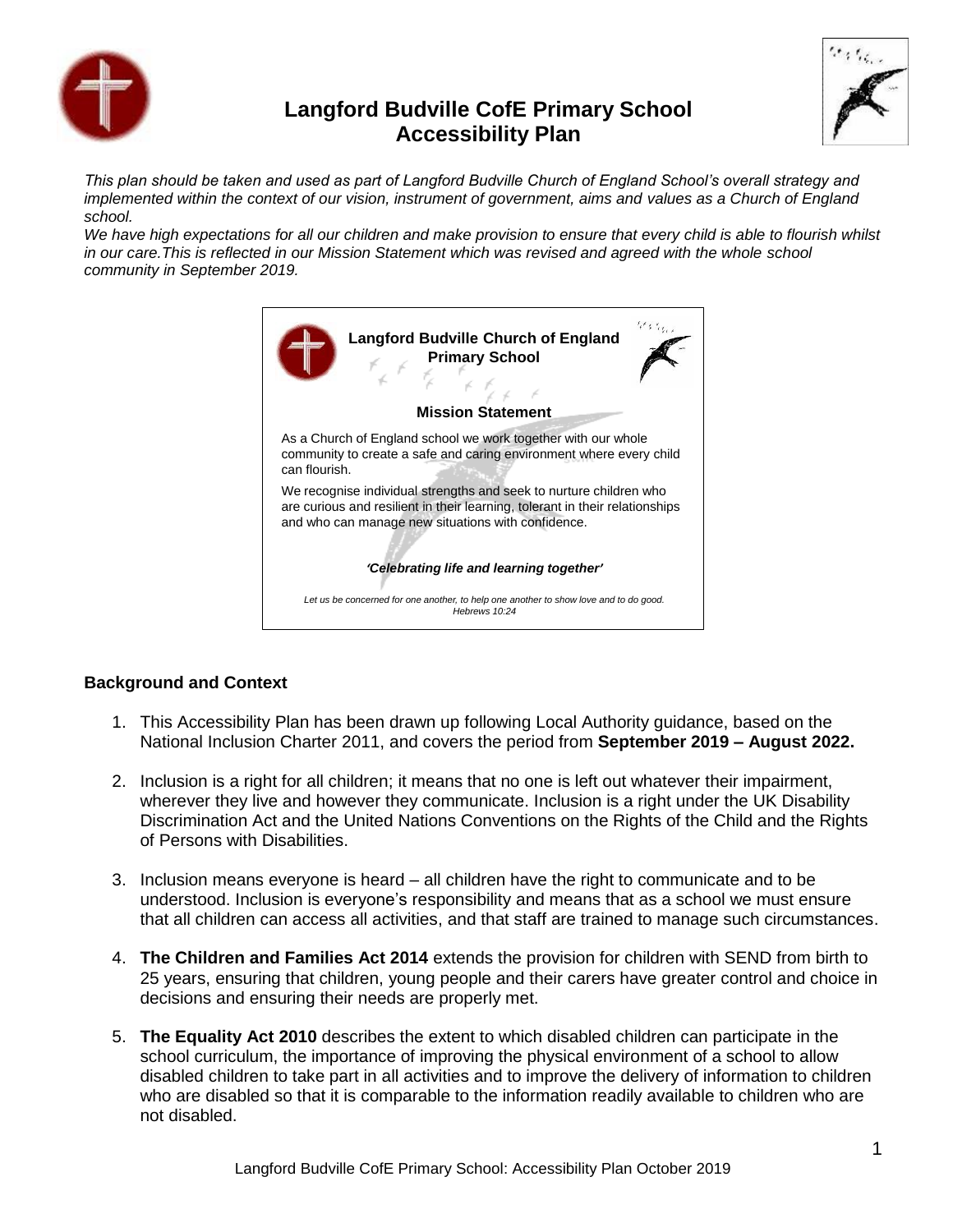6. **The SEND Code of Practice 2015** shows how all of the above pieces of legislation must work together to ensure that the children in our schools with disabilities and their parents have a voice about the form their provision and support will take.

#### **Aims and Priorities**

- 1. We have high aspirations for all children at Langford Budville CofE Primary School. We are committed to providing a fully accessible environment which values and includes all children, staff, parents and visitors regardless of their SEN and/or disability. We are committed to challenging negative attitudes about disability and accessibility and to developing a culture of awareness, tolerance and inclusion.
- 2. Langford Budville Cof E Primary School plans, over time, and as needs arise, to develop the accessibility of provision for all children, staff and visitors to the school.
- 3. The Accessibility Plan will contain relevant actions to:

#### **Physical Access**

 Ensure necessary access to the **physical environment** of the school, adding specialist facilities as necessary. This covers improvements to the physical environment of the school and physical aids to help access the site. It is also recommended that solutions to accessibility issues can be created if adaptations are not possible – such as moving groups to more accessible areas.

#### **Curriuclum Access**

 Ensure appropriate access to the **curriculum** for children with a physical and/or learning disability, expanding or adapting the curriculum as necessary to ensure that all children are equally prepared for life - if a school fails to do this they are in breach of the Disability Discriminaiton Act. This covers teaching and learning and the wider curriculum of the school such as participation in after-school clubs, leisure and cultural activities or school visits. It also covers the provision of specialist aids and equipment, which may assist these children in accessing the curriculum.

#### **Written Information**

- Ensure the delivery of **written information** to children, staff, parents and visitors with physical or learning disabilities is appropriate for their needs. Examples might include modifying worksheets, handouts, timetables and information about the school and school events. Where appropriate such information should be made available in various preferred formats within a reasonable time frame.
- 4. It is good practice to implement an ongoing programme of awareness raising and training for staff and governors about disability discrimination and the importance of informing attitudes on this matter – to be addressed at staff and FGB meetings as appropriate.
- 5. The School Prospectus will make reference to this Accessibility Plan.
- 6. The school's complaints procedure covers the Accessibility Plan.
- 7. The Plan will be monitored through the governing body.
- 8. The school will work in partnership with the LA in developing and implementing this plan.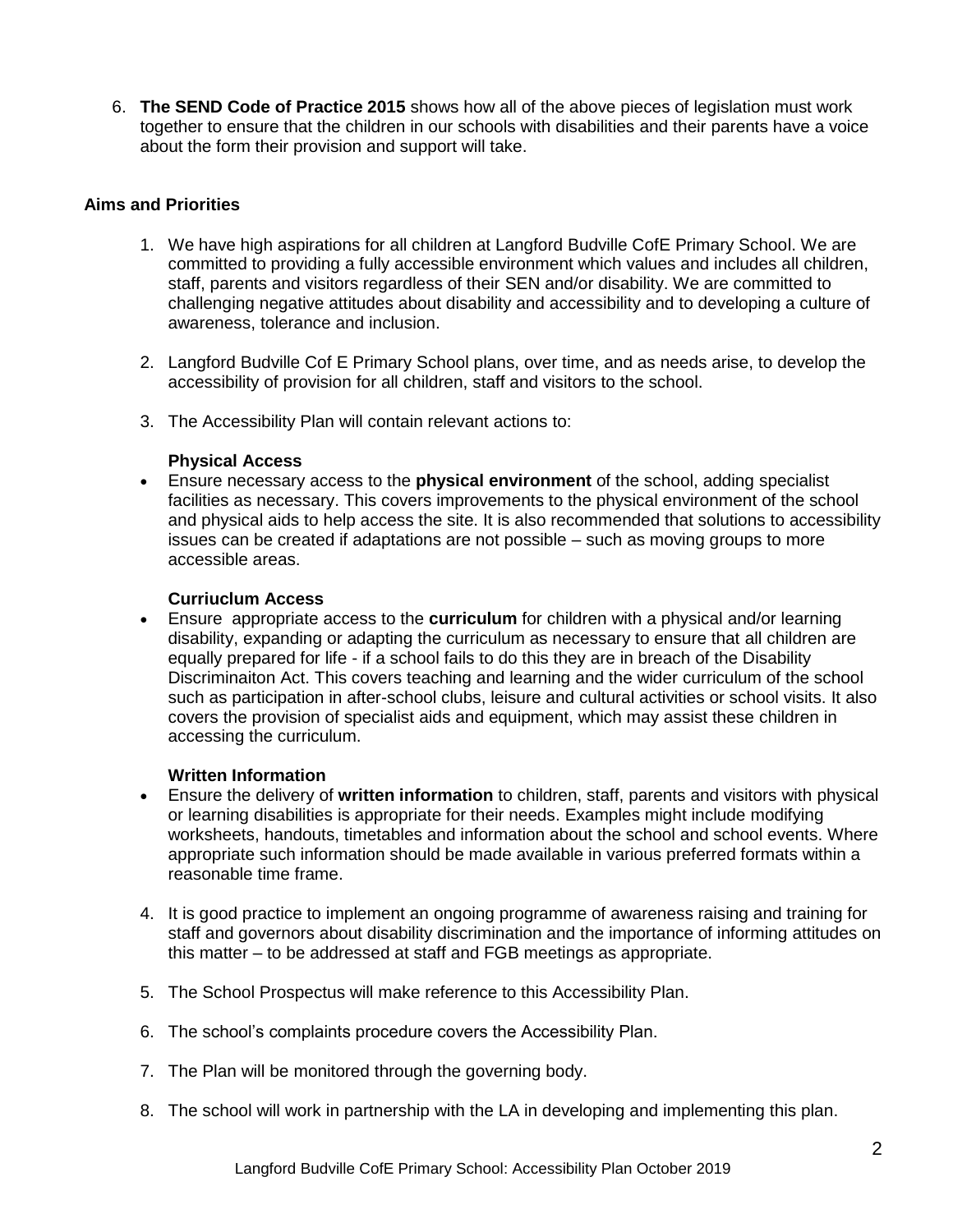- 9. The Plan will be monitored by Ofsted as part of their inspection cycle.
- 10. The Accessibility Plan should be read in conjunction with the following school documents:
	- Equal Opportunities and Diversity
	- Staff Development
	- Health & Safety (including off-site safety)
	- Inclusion
	- Special Needs
	- Behaviour Management
	- School Improvement Plan
	- Asset Management Plan
	- School Prospectus and Mission Statement

The Action Plans below relate to these key aspects of accessibility. These plans will be reviewed and adjusted on an annual basis. New Plans will be drawn up every three years.

As policies/statements are reviewed, if appropriate a section relating to Accessibility will be added in addition to that concerning Equality and Diversity.

October 2019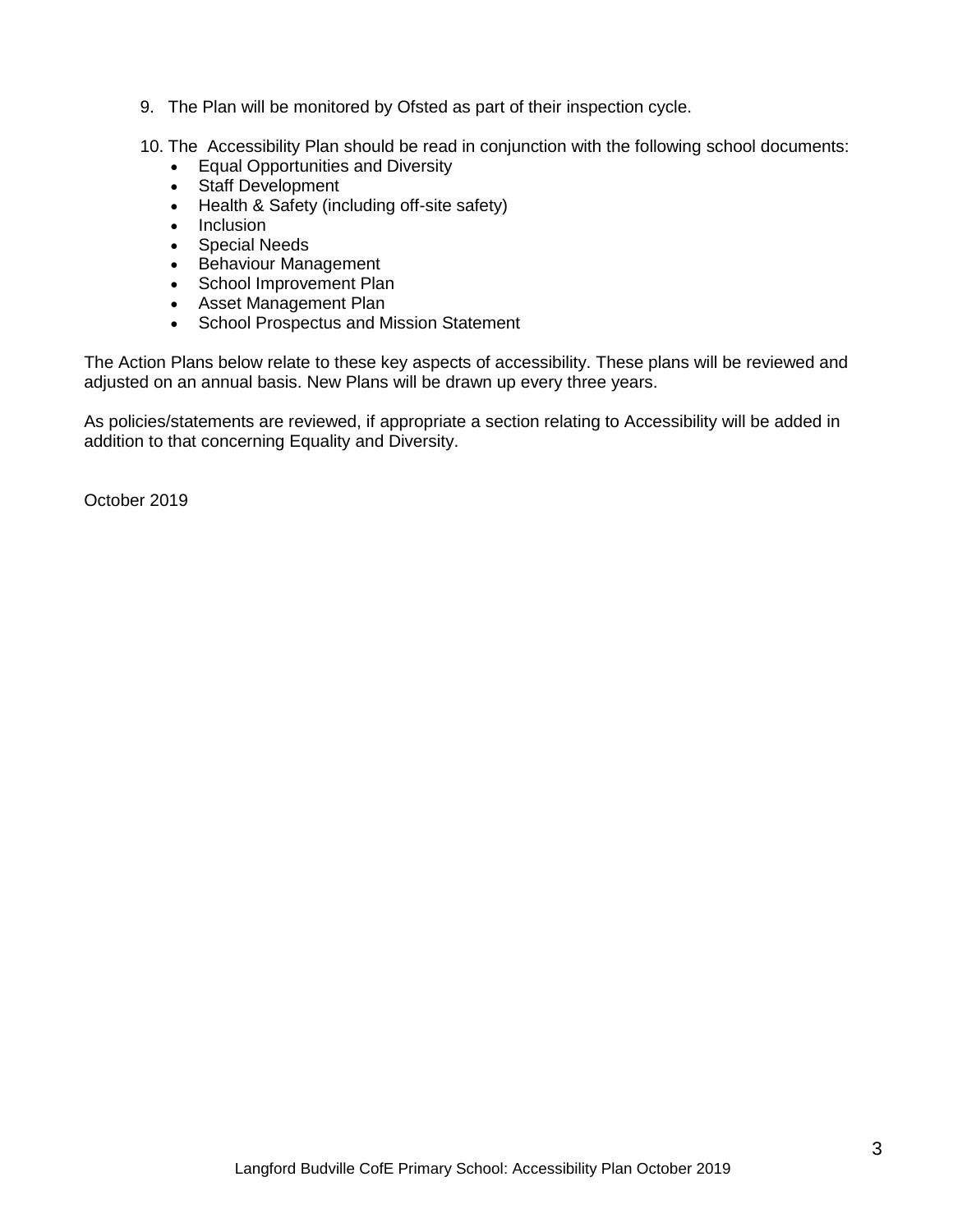### **Improving the Physical Access at Langford Budville School**

An Access Audit was carried out by the previous Head of School in March 2017 which along with a LA report idenfitied a small number of improvements needed – these have now been addressed and currently the school site is accessible for people with disabilities. There has not been a more recent LA visit or report concerning accessibility of the site.

- March 2017: A lower doorbell was installed on the front door to allow access to people in wheelchairs
- January 2018: Both offices were relocated downstairs allowing easy access to the school admnistrator and Head of School. The new offices have also created a downstairs meeting room for the SENCO to use with children or adults with limited mobility if needed.
- In addition, in November 2017 the steps to the Langford Room were replaced with a gently sloping section of playground allowing level access to this building.

In the future if circumstances change, there may be other provision which is needed to ensure accessibility to the school site; this will be addressed when appropriate. Consultation will be used effectively – for example asking children themselves about about physical accessibility to toilets and changing facilities. Funding for any such adaptations may be available through the SAI (Schools Access Initiative).

## **Improving Access to the Curriculum at Langford Budville School**

The following points refer to children whose disabilities mean they require modifications to their curriculum beyond the provision available to the majority of other children in a class, including those with SEN.

| <b>Focus Area</b>                                                                                                                                                                    | <b>Strategy</b>                                                                                                                                                                                                                                   | <b>Timeframe</b> | <b>Outcome/Success Criteria</b>                                                                                                                                                                                                                     |
|--------------------------------------------------------------------------------------------------------------------------------------------------------------------------------------|---------------------------------------------------------------------------------------------------------------------------------------------------------------------------------------------------------------------------------------------------|------------------|-----------------------------------------------------------------------------------------------------------------------------------------------------------------------------------------------------------------------------------------------------|
| Use a graduated approach when<br>meeting the needs of children with<br>SEND, using the 'plan, do, review' cycle                                                                      | Staff meetings led by SENCO to inform<br>staff of appropriate approaches to making<br>adaptations which meet the needs of a<br>specific child with disabilities                                                                                   | As needed        | All children are receiving an accessible<br>curriculum appropriate to their needs                                                                                                                                                                   |
| Update staff training on differentiating<br>specific areas of the curriculum for<br>children with disabilities - including<br>making the PE curriculum fully<br>accessible if needed | Review the specific needs for pupils living<br>with a disability, in terms of basic living<br>skills, relationships and future aspirations.<br>Support from external agencies and other<br>professionals may be appropriate in<br>achieving this. | As needed        | Staff are aware of potential barriers to<br>accessing the curriculum and can devise<br>and deliver a curriculum where there is<br>equality of access for children with a<br>disability - receiving support from outside<br>agencies if appropriate. |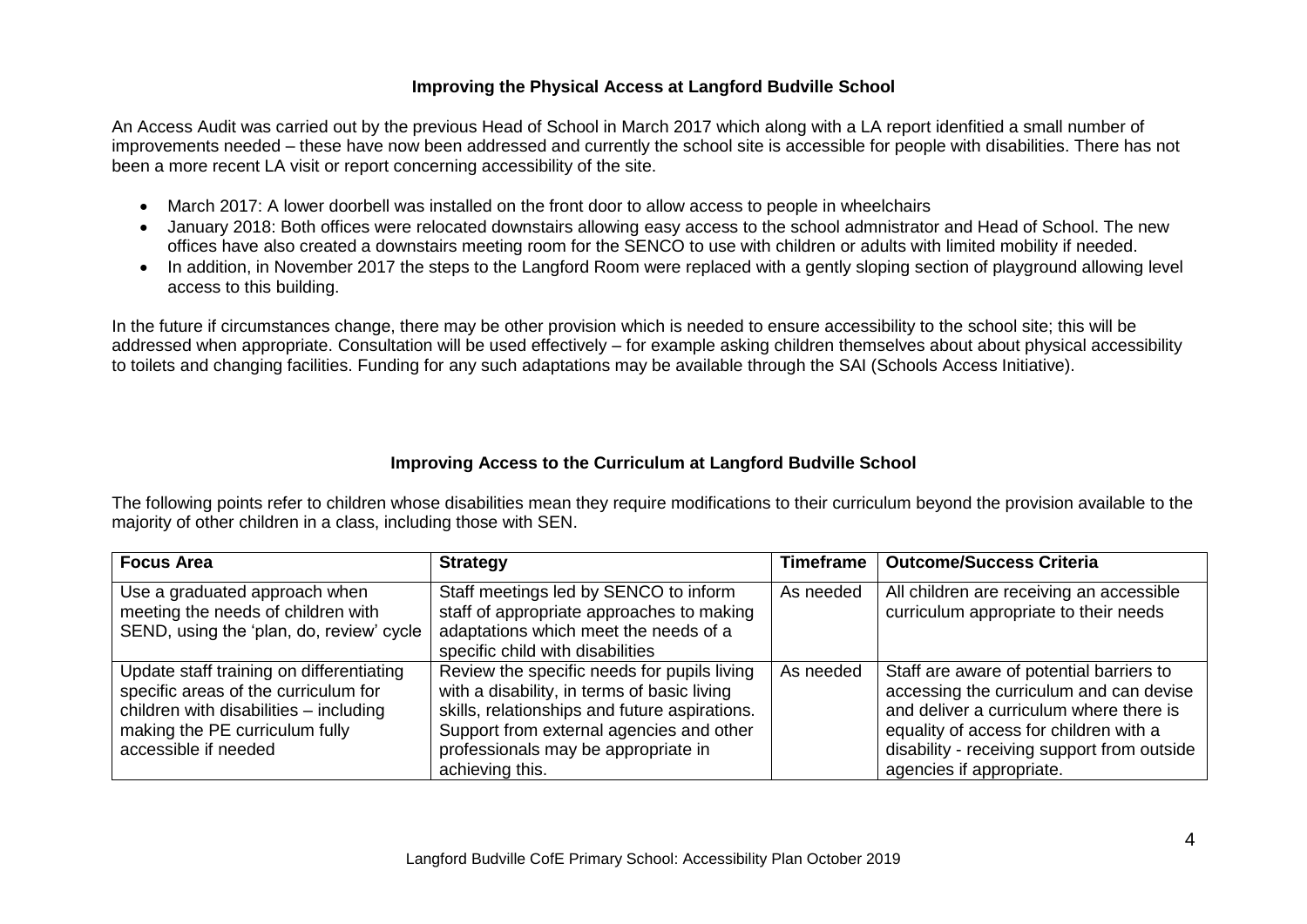| Auxiliary aids to be used effectively                                                                                                                                                                                  | Staff to understand how to use additional<br>aids such as coloured overlays for children<br>with dyslexia, writing boards, voice<br>activated technology                                                                                                                                                                                                                      | As needed                                                          | Children have access to appropriate<br>supportive aids if needed                                                                                                                                                                                         |
|------------------------------------------------------------------------------------------------------------------------------------------------------------------------------------------------------------------------|-------------------------------------------------------------------------------------------------------------------------------------------------------------------------------------------------------------------------------------------------------------------------------------------------------------------------------------------------------------------------------|--------------------------------------------------------------------|----------------------------------------------------------------------------------------------------------------------------------------------------------------------------------------------------------------------------------------------------------|
| Classrooms are optimally organised to<br>promote the participation and<br>independence of all children.<br>Staff are deployed to provide flexible<br>support which facilitates independent<br>learning where possible. | Classrooms and learning areas may need<br>alternative layouts to accommodate a child<br>with disabilities.<br>Staff may need support from other<br>professionals who know and have<br>previously worked with a child to achieve<br>the optimum layout.<br>Areas of low stimulation may need to be<br>created within a classroom to<br>accommodate a child with sensory needs. | As needed                                                          | Learning areas are accessible to all<br>children without the need to move<br>furniture; lessons begin on time; all<br>children are able to access the<br>curriculum.                                                                                     |
| All out-of-school activities are planned<br>to ensure the participation of all children                                                                                                                                | Review all out-of-school provision to<br>ensure compliance with accessibility<br>legislation - for example sports coaching;<br>explore solutions to make all activities<br>accessible.                                                                                                                                                                                        | As needed                                                          | All out-of-school activities will be<br>conducted in an inclusive environment<br>with providers that comply with all current<br>and future legislative requirements.<br>All children will have the opportunity to<br>access all out of school activities |
| Awareness raising of disability issues                                                                                                                                                                                 | Provide information for governors, staff,<br>children and parents<br>Discuss perception of issues with staff to<br>determine the current status of school                                                                                                                                                                                                                     | $9.3.17 -$<br>staff<br>meeting;<br>Future<br>meetings<br>as needed | All staff are aware of issues and potential<br>adaptations relating to the physical and<br>learning environment of the school.<br>Our school and those who work here will<br>be more inclusive.                                                          |